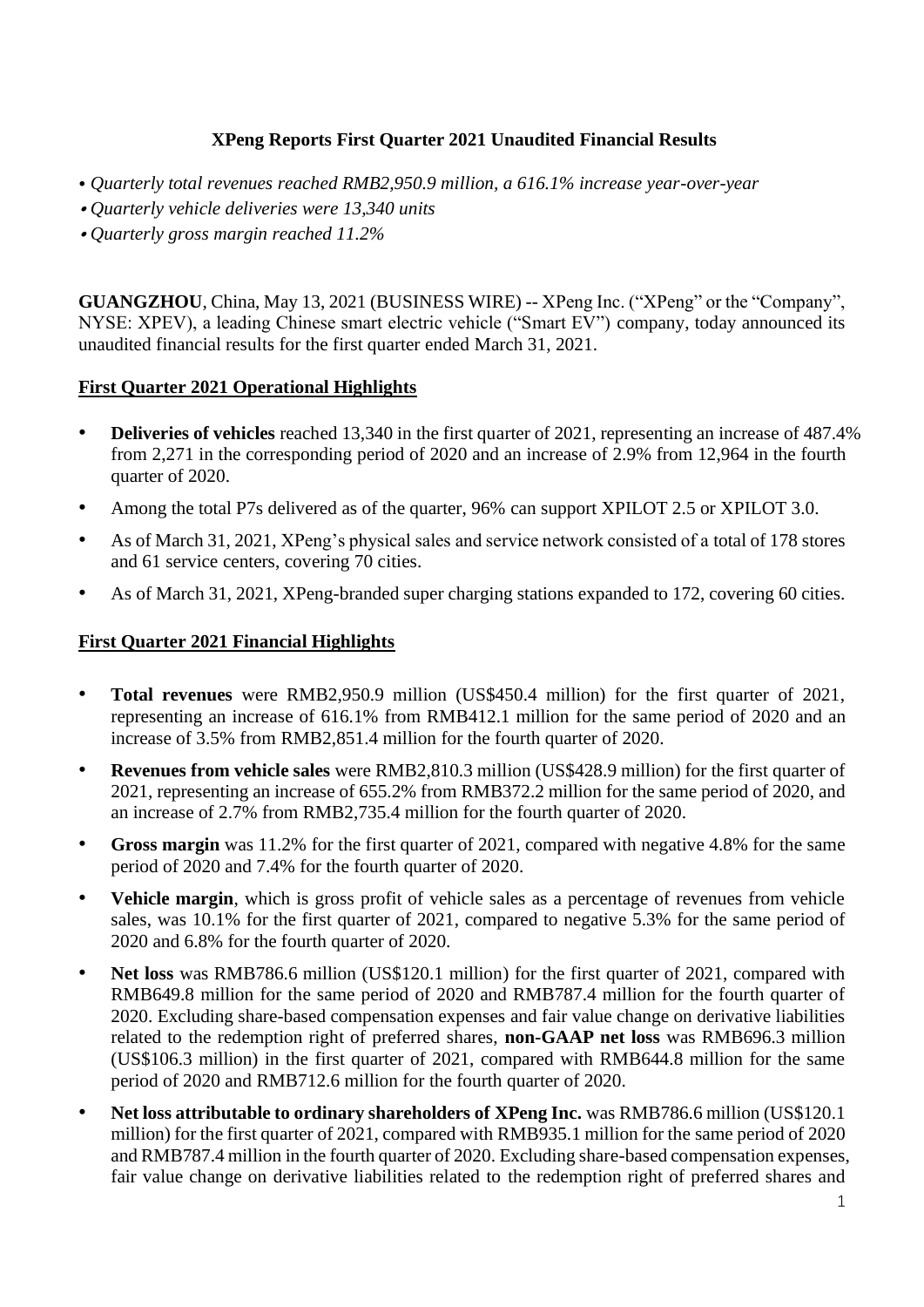accretion on preferred shares to redemption value, **non-GAAP net loss attributable to ordinary shareholders of XPeng Inc.** was RMB696.3 million (US\$106.3 million) for the first quarter of 2021, compared with RMB644.8 million for the same period of 2020 and RMB712.6 million for the fourth quarter of 2020.

- **Basic and diluted net loss per American depositary share (ADS)** were both RMB0.99 (US\$0.15) for the first quarter of 2021. **Non-GAAP basic and diluted net loss per ADS** were both RMB0.88 (US\$0.13) for the first quarter of 2021. Each ADS represents two Class A ordinary shares.
- **Cash and cash equivalents, restricted cash, short-term deposits, short-term investments and long-term deposits** were RMB36,201.0 million (US\$5,525.4 million) as of March 31, 2021.

"The first quarter kicked off a great start to 2021 with a record-breaking vehicle deliveries notwithstanding seasonally slower demand for automobiles and the semiconductor shortage," said Mr. He Xiaopeng, Chairman and CEO of XPeng. "Our strong momentum in the quarter was propelled by our industry-leading full-stack autonomous driving technology, solid differentiated product strategy and our vision to lead Smart EV development and transformation.

"Notably, since releasing OTA updates for XPILOT 3.0 in late January, we are now recognizing revenues from our proprietary XPILOT software. As we continue to grow with rapid technology iterations powered by our full-stack in-house R&D capabilities and strong closed-loop data capabilities, I believe that XPILOT's software monetization will become recurring revenues as part of the revenues from our vehicle sales.

"Rapid software iterations also support our ability to continuously introduce new vehicle models featuring more powerful hardware. The debut of the P5, the world's first mass-produced LiDARequipped Smart EV, underlines our mission to shape the mobility experience of the future.

"Looking ahead, we remain dedicated to our long-term strategic roadmap and technology innovations to fuel Smart EV transformation. Additionally, we will continue long-term investments in building out our sales, service and charging facilities, as well as our production and supply chain capabilities to support vigorous growth over the next few years," Mr. He added.

"XPeng's robust performance in the first quarter of 2021 demonstrates our strong capabilities to make differentiated Smart EVs that appeal to various needs of a large and growing customer base," said Dr. Brian Gu, Vice Chairman and President of XPeng. "Thanks to our record-breaking deliveries in this quarter, our revenues reached RMB2,950.9 million in Q1, representing year-over-year growth of 616.1%. We also witnessed further improvement in our profitability. In particular, our gross margin continued the upward trend and reached 11.2% in the quarter.

"Additionally, the revenue realized from our proprietary software reflect that we are at the forefront of the industry in autonomous driving software subscription. Moreover, our sound financial condition and strong cash position enable us to better execute our growth strategies, cement competitive advantages and grasp enormous growth opportunities in the Smart EV sector," Dr. Gu concluded.

# **Recent Developments**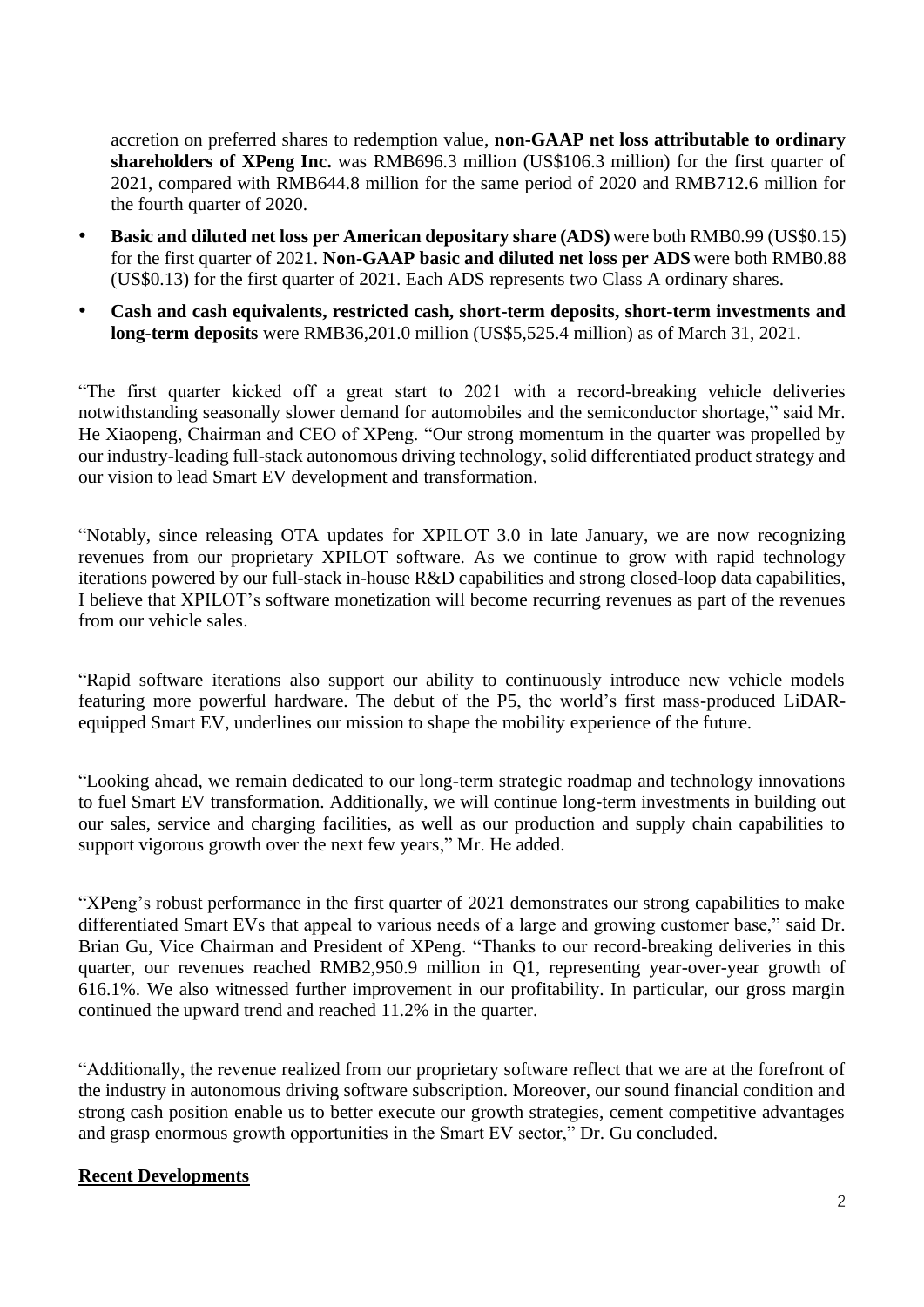## **Deliveries in April 2021**

Total Smart EV deliveries reached 5,147 units in April 2021, representing a 285.3% increase year-overyear. The April deliveries consisted of 2,995 P7s, XPeng's smart sports sedan, and 2,152 G3s, XPeng's compact smart SUV. As of April 30, 2021, year-to-date deliveries reached 18,487 units, representing a 412.5% increase year-over-year.

## **New Smart EV Manufacturing Base**

On April 8, 2021, XPeng entered into a cooperation agreement with the City of Wuhan to develop and build the XPeng Motors Wuhan Smart EV Manufacturing Base ("Wuhan Base").

Supported by the Wuhan government, XPeng will commence the construction of the new Wuhan Base, featuring manufacturing and powertrain plants as well as R&D facilities. With an annual capacity by 100,000 units, the Wuhan Base will further bolster XPeng's ability to capture growing consumer demand for Smart EVs.

Expanding into China's major auto manufacturing hub with strong local government support is another landmark in XPeng's strategic development, and cements its leadership position in the Smart EV sector.

## **Debut of Third Production Model**

In April 2021, XPeng debuted its third production model, the XPeng P5 smart sedan, which is the world's first mass-produced Smart EV equipped with automotive-grade LiDAR technology. Powered by XPeng's full-stack in-house developed autonomous driving technology – XPILOT and intelligent incar operating system – Xmart OS, the P5 will provide users with market-leading Smart EV driving experience on the XPILOT 3.5 and the Xmart OS 3.0.

### **Forming New Strategic Partnership**

On April 15, 2021, XPeng entered into a Memorandum of Understanding with Zhongsheng Group to establish a long-term strategic partnership to deliver both XPeng's industry-leading Smart EV products and Zhongsheng's high quality services to consumers, in order to further boost the Smart EV transformation in China.

### **First Quarter 2021 Unaudited Financial Results**

**Total revenues** were RMB2,950.9 million (US\$450.4 million) for the first quarter of 2021, representing an increase of 616.1% from RMB412.1 million for the same period of 2020 and an increase of 3.5% from RMB2,851.4 million for the fourth quarter of 2020.

*Revenues from vehicle sales* were RMB2,810.3 million (US\$428.9 million) for the first quarter of 2021, representing an increase of 655.2% from RMB372.2 million for the same period of 2020 and an increase of 2.7% from RMB2,735.4 million for the fourth quarter of 2020. The year-over-year increase was mainly due to delivery of the P7, which started at the end of June 2020. The quarter-over-quarter increase was primarily attributable to the revenue recognition on XPILOT 3.0 software in the first quarter of 2021 since the functionality was delivered to an accumulated group of software purchasers, partially offset by the lower government subsidy for the new energy vehicle starting from January this year.

*Revenues from services and others* were RMB140.6 million (US\$21.5 million) for the first quarter of 2021, representing an increase of 252.2% from RMB39.9 million for the same period of 2020 and an increase of 21.3% from RMB115.9 million for the fourth quarter of 2020. The year-over-year and the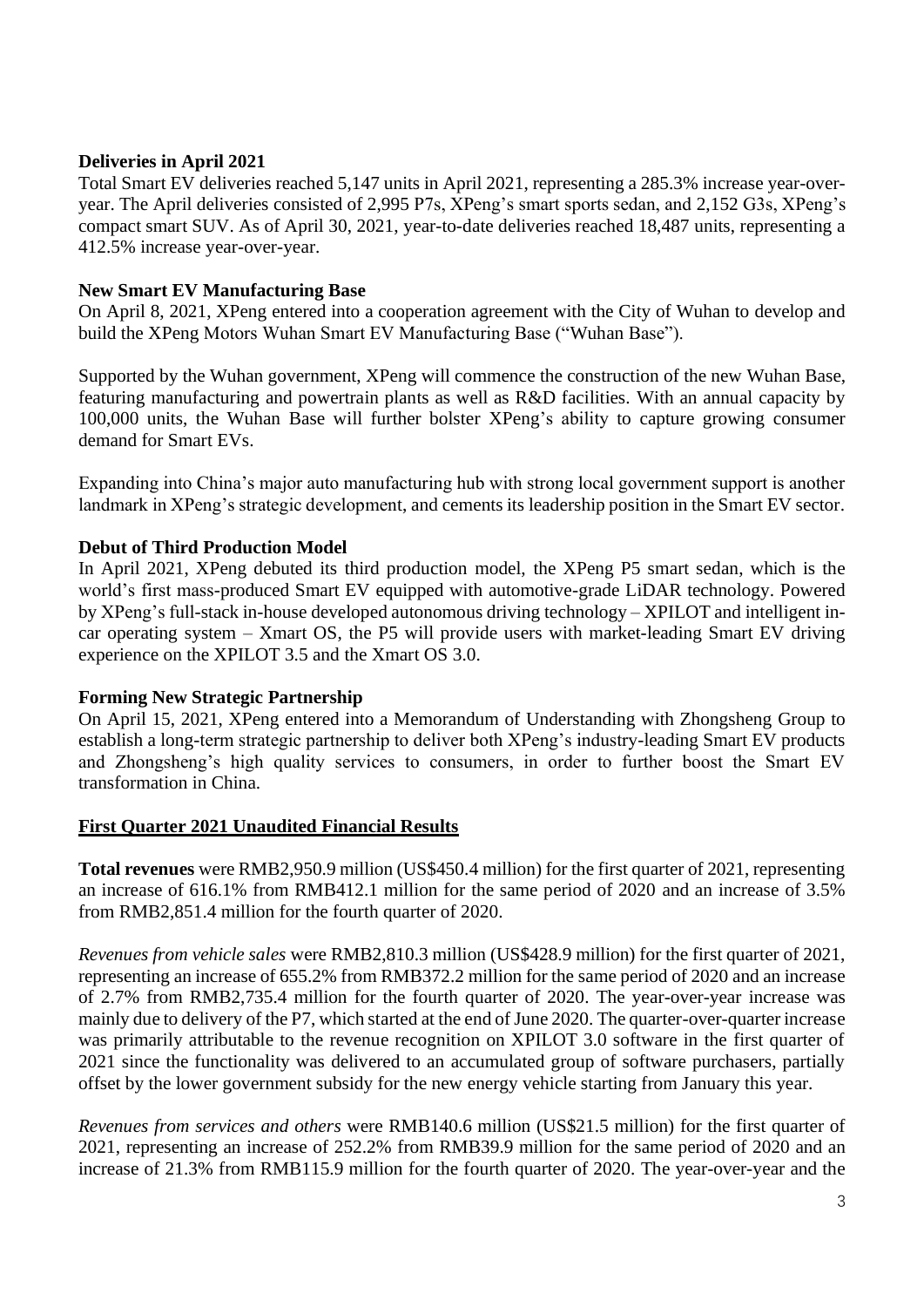quarter-over-quarter increases were mainly attributed to higher sales of parts, accessories, and services in line with higher accumulated vehicle sales.

**Cost of sales** was RMB2,621.1 million (US\$400.1 million) for the first quarter of 2021, representing an increase of 506.8% from RMB431.9 million for the same period of 2020, and a decrease of 0.7% from RMB2,640.8 million for the fourth quarter of 2020. The year-over-year increase was mainly due to the increase of vehicle deliveries as described above, while the quarter-over-quarter decrease was mainly due to favorable material cost reduction.

**Gross margin** was 11.2% for the first quarter of 2021, compared to negative 4.8% and 7.4% for the first quarter of 2020 and the fourth quarter of 2020, respectively.

**Vehicle margin** was 10.1% for the first quarter of 2021, compared to negative 5.3% for the same period of 2020 and 6.8% for the fourth quarter of 2020. The improvement was primarily attributable to material cost reduction and revenue recognition of XPILOT software sales.

**Research and development expenses** were RMB535.1 million (US\$81.7 million) for the first quarter of 2021, representing an increase of 72.2% from RMB310.8 million for the same period of 2020 and an increase of 16.3% from RMB460.0 million for the fourth quarter of 2020. The year-over-year increase was mainly due to (i) the increase in employee compensation as a result of expanded research and development staff, (ii) higher expenses relating to the P5 development, and (iii) share-based compensation expenses recognized in the first quarter of 2021. The quarter-over-quarter increase was mainly due to (i) the increase in employee compensation in line with increasing engineering staff, and (ii) higher expenses relating to the development of the P5.

**Selling, general and administrative expenses** were RMB720.8 million (US\$110.0 million) for the first quarter of 2021, representing an increase of 124.0% from RMB321.8 million for the same period of 2020 and a decrease of 21.5% from RMB917.9 million for the fourth quarter of 2020. The year-overyear increase was mainly due to (i) higher marketing, promotional and advertising expenses to support vehicle sales, (ii) the expansion of our sales network and associated personnel cost, lease expenses for sales and service stores, and commission for the franchised stores, and (iii) share-based compensation expenses recognized in the first quarter of 2021. The quarter-over-quarter decrease was mainly due to lower marketing, promotional and advertising expenses compared with peak sales season in the fourth quarter.

**Loss from operations** was RMB903.9 million (US\$138.0 million) for the first quarter of 2021, compared with RMB649.3 million for the same period of 2020 and RMB1,121.2 million for the fourth quarter of 2020.

**Non-GAAP loss from operations,** which excludes share-based compensation expenses, was RMB813.7 million (US\$124.2 million) in the first quarter of 2021, compared with RMB649.3 million for the same period of 2020 and RMB1,046.4 million for the fourth quarter of 2020.

**Net loss** was RMB786.6 million (US\$120.1 million) for the first quarter of 2021, compared with RMB649.8 million for the same period of 2020 and RMB787.4 million for the fourth quarter of 2020.

**Non-GAAP net loss,** which excludes share-based compensation expenses and fair value change on derivative liabilities related to the redemption right of preferred shares, was RMB696.3 million (US\$106.3 million) for the first quarter of 2021, compared with RMB644.8 million for the same period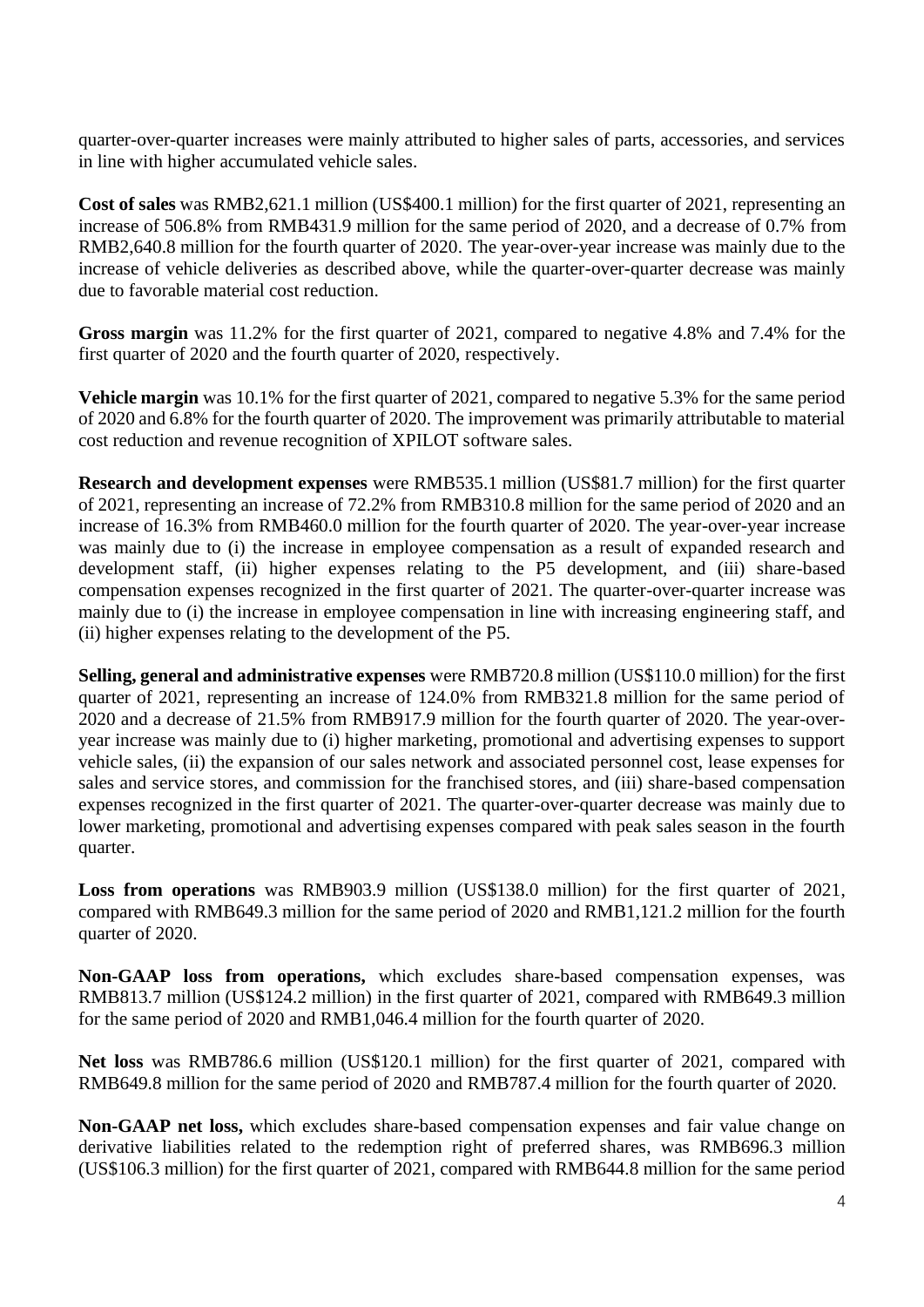of 2020 and RMB712.6 million for the fourth quarter of 2020.

Net loss attributable to ordinary shareholders of XPeng Inc. was RMB786.6 million (US\$120.1) million) for the first quarter of 2021, compared with RMB935.1 million for the same period of 2020 and RMB787.4 million in the fourth quarter of 2020.

**Non-GAAP net loss attributable to ordinary shareholders of XPeng Inc.**, which excludes sharebased compensation expenses, fair value change on derivative liabilities related to the redemption right of preferred shares and accretion on preferred shares to redemption value, was RMB696.3 million (US\$106.3 million) for the first quarter of 2021, compared with RMB644.8 million for the same period of 2020 and RMB712.6 million for the fourth quarter of 2020.

**Basic and diluted net loss per ADS** were both RMB0.99 (US\$0.15) for the first quarter of 2021, compared to RMB5.16 for the first quarter of 2020 and RMB1.05 for the fourth quarter of 2020.

**Non-GAAP basic and diluted net loss per ADS** were both RMB0.88 (US\$0.13) for the first quarter of 2021, compared to RMB3.56 for the first quarter of 2020 and RMB0.95 for the fourth quarter of 2020.

# **Balance Sheets**

As of March 31, 2021, the Company had cash and cash equivalents, restricted cash, short-term deposits, short-term investments and long-term deposits of RMB36,201.0 million (US\$5,525.4 million), compared to RMB35,342.1 million as of December 31, 2020.

### **Business Outlook**

For the second quarter of 2021, the Company expects:

- **Deliveries of vehicles** to be between 15,500 and 16,000 vehicles, representing a year-over-year increase of approximately 380.2% to 395.7%.
- **Total revenues** to be between RMB3.4 billion and RMB3.5 billion, representing a year-overyear increase of approximately 475.5% to 492.4%.

The above outlook is based on the current market conditions and reflects the Company's preliminary estimates of market and operating conditions, and customer demand, which are all subject to change.

# **Conference Call**

The Company's management will host an earnings conference call at 8:00 AM U.S. Eastern Time on May 13, 2021 (8:00 PM Beijing/Hong Kong time on May 13, 2021).

Dial-in details for the earnings conference call are as follows:

| <b>United States:</b>            | $+1 - 833 - 350 - 1333$ |
|----------------------------------|-------------------------|
| United Kingdom                   | $+44-203-547-8612$      |
| International:                   | $+1-236-389-2427$       |
| Hong Kong, China: +852-3012-6671 |                         |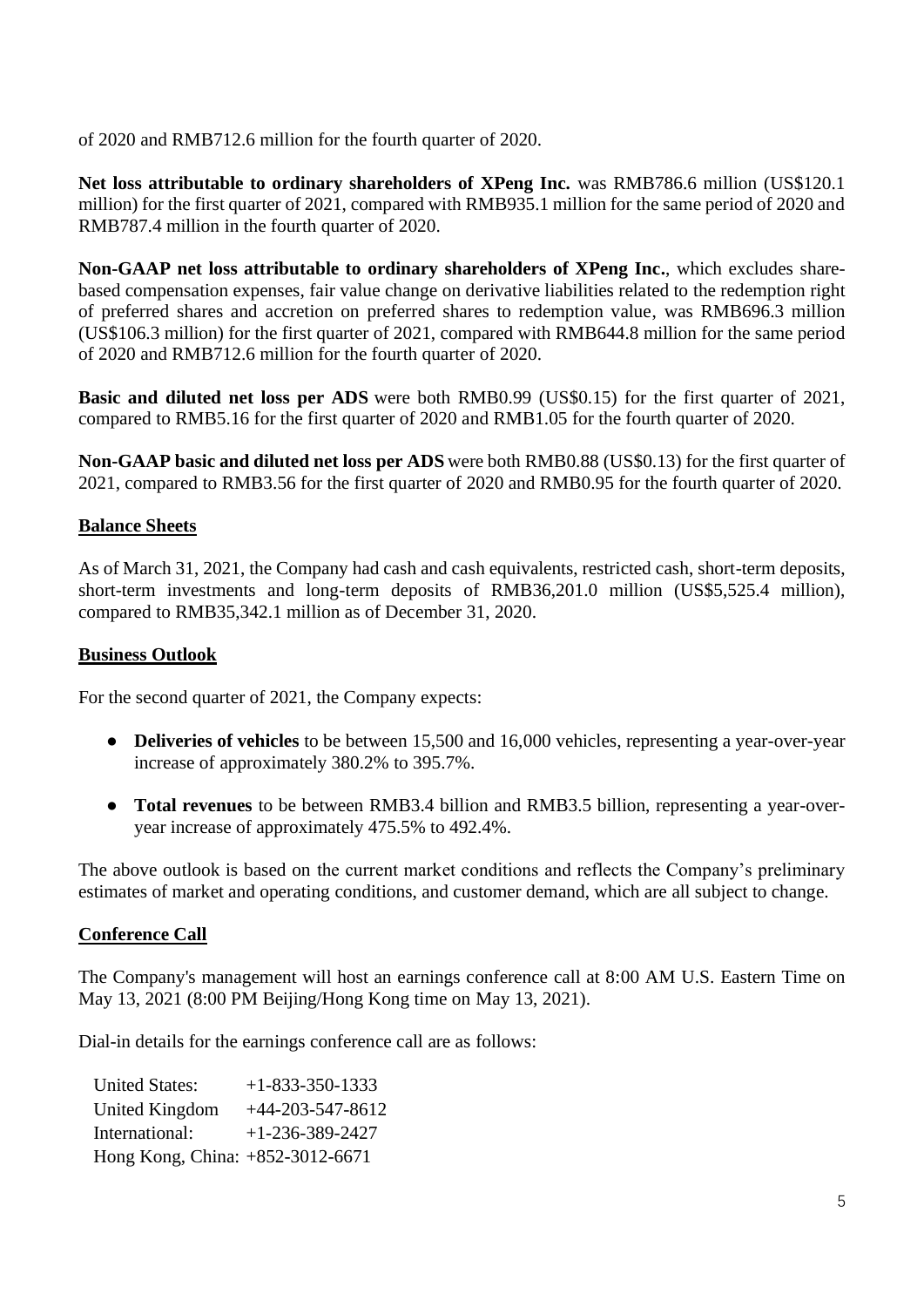Mainland China: 400-820-9391 Conference ID: 7159369

Participants should dial-in at least 5 minutes before the scheduled start time to be connected to the call.

Additionally, a live and archived webcast of the conference call will be available on the Company's investor relations website at [http://ir.xiaopeng.com.](http://ir.xiaopeng.com/)

A replay of the conference call will be accessible approximately two hours after the conclusion of the call until May 20, 2021, by dialing the following telephone numbers:

| <b>United States:</b> | $+1-800-585-8367$ |
|-----------------------|-------------------|
| International:        | $+1-416-621-4642$ |
| Replay Access Code:   | 7159369           |

## **About XPeng Inc.**

XPeng Inc. is a leading Chinese smart electric vehicle company that designs, develops, manufactures, and markets Smart EVs that appeal to the large and growing base of technology-savvy middle-class consumers in China. Its mission is to drive Smart EV transformation with technology and data, shaping the mobility experience of the future. In order to optimize its customers' mobility experience, XPeng develops in-house its full-stack autonomous driving technology and in-car intelligent operating system, as well as core vehicle systems including powertrain and the electrification/electronic architecture. XPeng is headquartered in Guangzhou, China, with offices in Beijing, Shanghai, Silicon Valley, and San Diego in the U.S. The Company's Smart EVs are manufactured at plants in Zhaoqing and Zhengzhou, located in Guangdong and Henan provinces, respectively. For more information, please visit [https://en.xiaopeng.com.](https://cts.businesswire.com/ct/CT?id=smartlink&url=https%3A%2F%2Fen.xiaopeng.com&esheet=52300097&newsitemid=20201004005044&lan=en-US&anchor=https%3A%2F%2Fen.xiaopeng.com&index=1&md5=732d5d91191f893c43c1249798675b0e)

### **Use of Non-GAAP Financial Measures**

The Company uses non-GAAP measures, such as non-GAAP loss from operations, non-GAAP net loss, non-GAAP net loss attributable to ordinary shareholders, non-GAAP basic loss per weighted average number of ordinary shares and non-GAAP basic loss per ADS, in evaluating its operating results and for financial and operational decision-making purposes. By excluding the impact of share-based compensation expenses, fair value change on derivative liabilities related to the redemption right of preferred shares and/or accretion on preferred shares to redemption value, the Company believes that the non-GAAP financial measures help identify underlying trends in its business and enhance the overall understanding of the Company's past performance and future prospects. The Company also believes that the non-GAAP financial measures allow for greater visibility with respect to key metrics used by the Company's management in its financial and operational decision-making. The non-GAAP financial measures are not presented in accordance with U.S. GAAP and may be different from non-GAAP methods of accounting and reporting used by other companies. The non-GAAP financial measures have limitations as analytical tools and when assessing the Company's operating performance, investors should not consider them in isolation, or as a substitute for net loss or other consolidated statements of comprehensive loss data prepared in accordance with U.S. GAAP. The Company encourages investors and others to review its financial information in its entirety and not rely on a single financial measure. The Company mitigates these limitations by reconciling the non-GAAP financial measures to the most comparable U.S. GAAP performance measures, all of which should be considered when evaluating the Company's performance.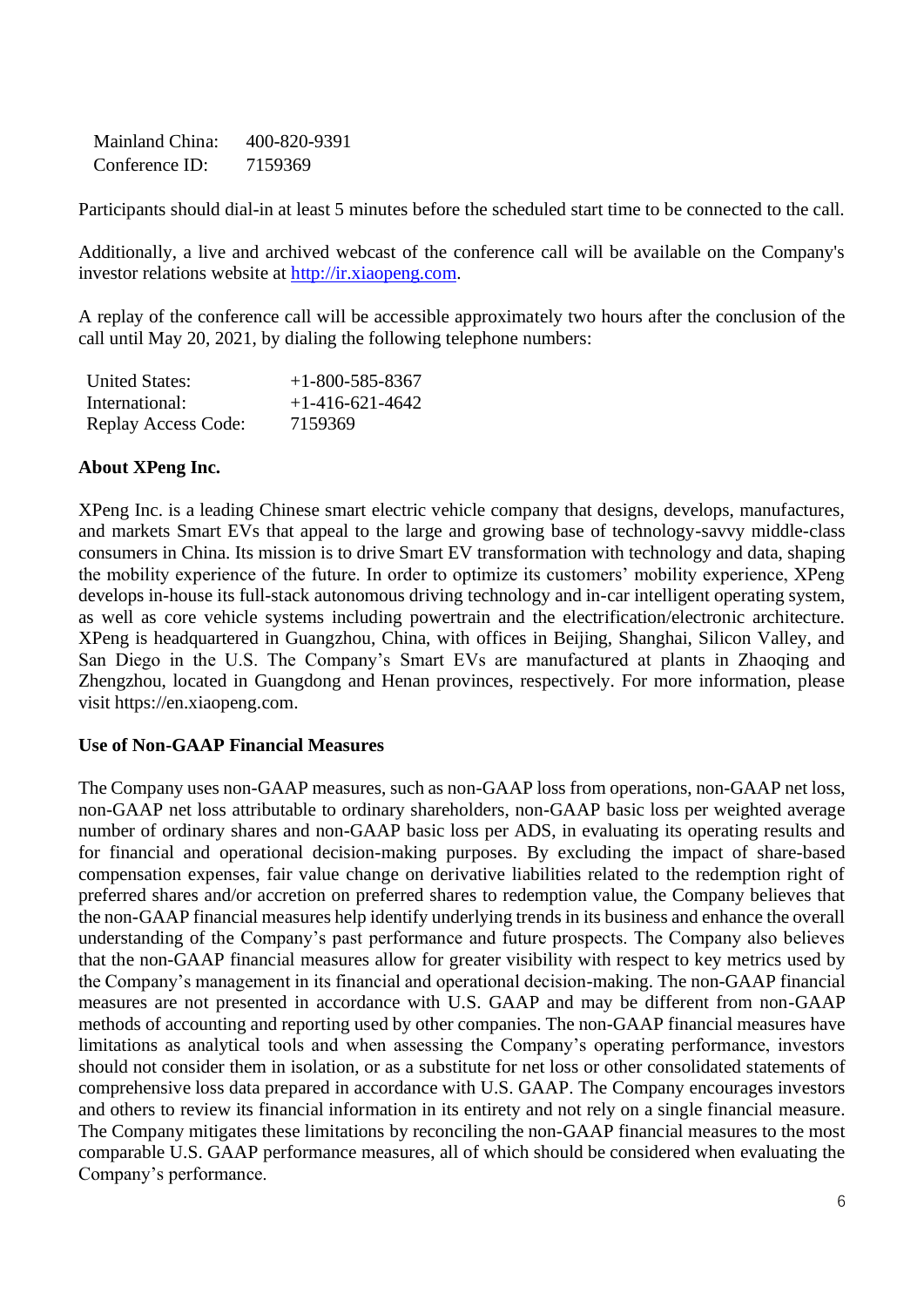For more information on the non-GAAP financial measures, please see the table captioned "Reconciliation of GAAP and non-GAAP Results" set forth at the end of this press release.

### **Exchange Rate Information**

This announcement contains translations of certain RMB amounts into U.S. dollars at a specified rate solely for the convenience of the reader. Unless otherwise noted, all translations from RMB to U.S. dollars and from U.S. dollars to RMB are made at a rate of RMB6.5518 to US\$1.00, the exchange rate on March 31, 2021 set forth in the H.10 statistical release of the Federal Reserve Board. The Company makes no representation that the RMB or U.S. dollars amounts referred could be converted into U.S. dollars or RMB, as the case may be, at any particular rate or at all.

### **Safe Harbor Statement**

This announcement contains forward-looking statements. These statements are made under the "safe harbor" provisions of the United States Private Securities Litigation Reform Act of 1995. These forwardlooking statements can be identified by terminology such as "will," "expects," "anticipates," "future," "intends," "plans," "believes," "estimates" and similar statements. Statements that are not historical facts, including statements about XPeng's beliefs and expectations, are forward-looking statements. Forward-looking statements involve inherent risks and uncertainties. A number of factors could cause actual results to differ materially from those contained in any forward-looking statement, including but not limited to the following: XPeng's goal and strategies; XPeng's expansion plans; XPeng's future business development, financial condition and results of operations; the trends in, and size of, China's EV market; XPeng's expectations regarding demand for, and market acceptance of, its products and services; XPeng's expectations regarding its relationships with customers, contract manufacturer, suppliers, third-party service providers, strategic partners and other stakeholders; general economic and business conditions; and assumptions underlying or related to any of the foregoing. Further information regarding these and other risks is included in XPeng's filings with the SEC. All information provided in this press release is as of the date of this press release, and XPeng does not undertake any obligation to update any forward-looking statement, except as required under applicable law.

# **Contacts:**

### **For Investor Enquiries**

IR Department XPeng Inc. E-mail: ir@xiaopeng.com

Jenny Cai The Piacente Group Tel: +1-212-481-2050 or +86-10-6508-0677 E-mail: xpeng@tpg-ir.com

# **For Media Enquiries**

Marie Cheung XPeng Inc. Tel: +852 9750 5170 / +86 1550 7577 546 E-mail: [mariecheung@xiaopeng.com](mailto:mariecheung@xiaopeng.com)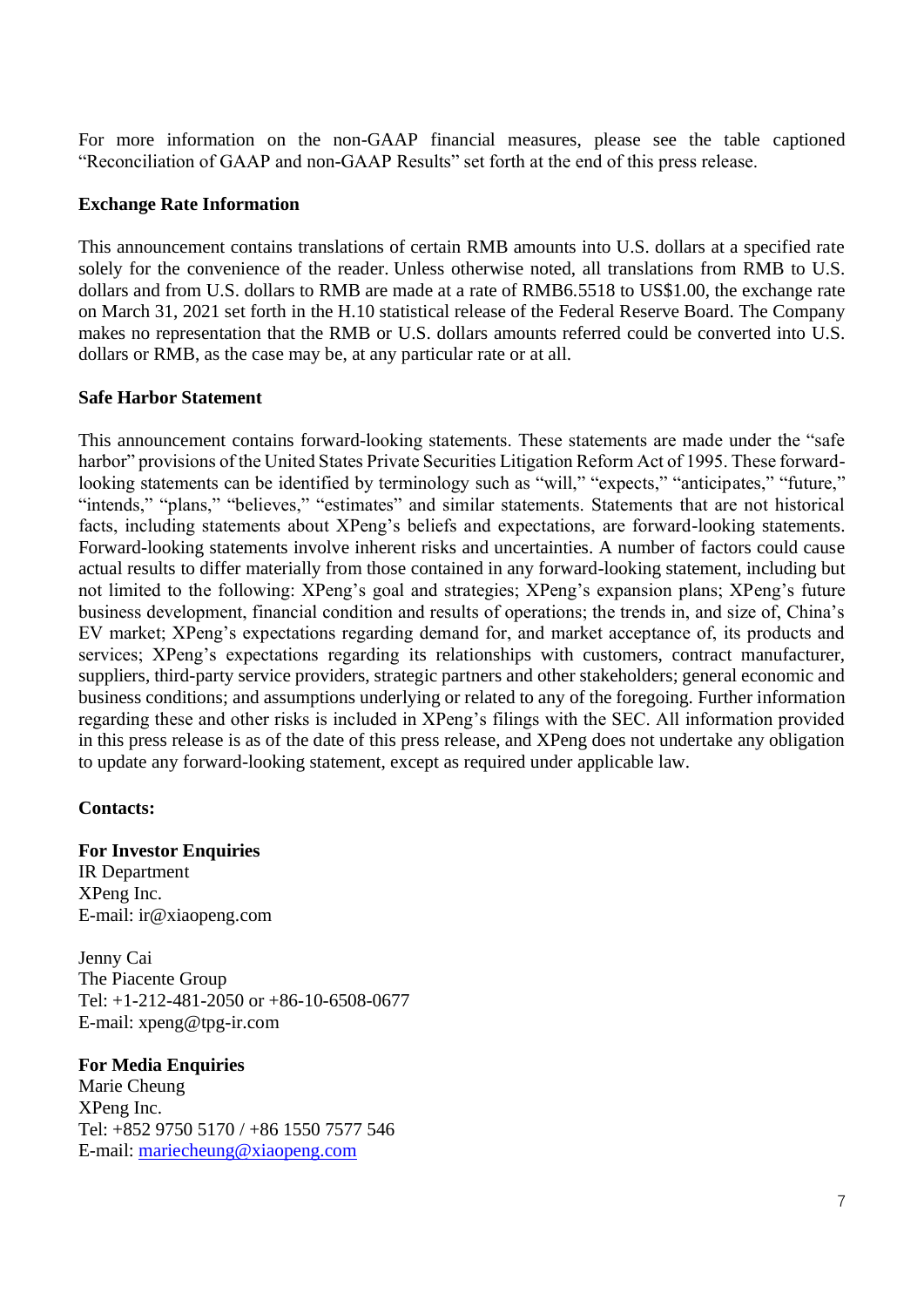#### **UNAUDITED CONDENSED CONSOLIDATED BALANCE SHEETS**

|                                                   | As of             |                |                |  |
|---------------------------------------------------|-------------------|----------------|----------------|--|
|                                                   | 31 December, 2020 | 31 March, 2021 | 31 March, 2021 |  |
|                                                   | (audited)         | (unaudited)    | (unaudited)    |  |
|                                                   | <b>RMB</b>        | <b>RMB</b>     | <b>USD</b>     |  |
| <b>Assets</b>                                     |                   |                |                |  |
| Current assets:                                   |                   |                |                |  |
| Cash and cash equivalents                         | 29,209,388        | 31,061,085     | 4,740,848      |  |
| Restricted cash                                   | 2,332,145         | 1,779,251      | 271,567        |  |
| Short-term deposits                               | 979,897           | 988,711        | 150,907        |  |
| Short-term investments                            | 2,820,711         | 1,468,158      | 224,085        |  |
| Derivative assets                                 | 105,183           |                |                |  |
| Accounts receivable, net                          | 1,128,892         | 1,374,655      | 209,813        |  |
| Current portion of finance lease receivables, net | 156,069           | 253,951        | 38,760         |  |
| Inventory                                         | 1,343,025         | 1,933,180      | 295,061        |  |
| Amounts due from related parties                  | 682               | 588            | 90             |  |
| Prepayments and other current assets              | 1,603,286         | 1,788,035      | 272,908        |  |
| <b>Total current assets</b>                       | 39,679,278        | 40,647,614     | 6,204,039      |  |
| Non-current assets:                               |                   |                |                |  |
| Property, plant and equipment, net                | 3,081,502         | 3,174,344      | 484,500        |  |
| Right-of-use assets                               | 461,184           | 662,268        | 101,082        |  |
| Intangible assets, net                            | 607,781           | 604,006        | 92,189         |  |
| Land use rights, net                              | 249,934           | 382,307        | 58,351         |  |
| Finance lease receivables, net                    | 397,467           | 684,053        | 104,407        |  |
| Long-term deposits                                |                   | 903,781        | 137,944        |  |
| Other non-current assets                          | 228,633           | 86,805         | 13,249         |  |
| Long-term investments                             | 1,000             | 25,551         | 3,900          |  |
| <b>Total non-current assets</b>                   | 5,027,501         | 6,523,115      | 995,622        |  |
| <b>Total assets</b>                               | 44,706,779        | 47,170,729     | 7,199,661      |  |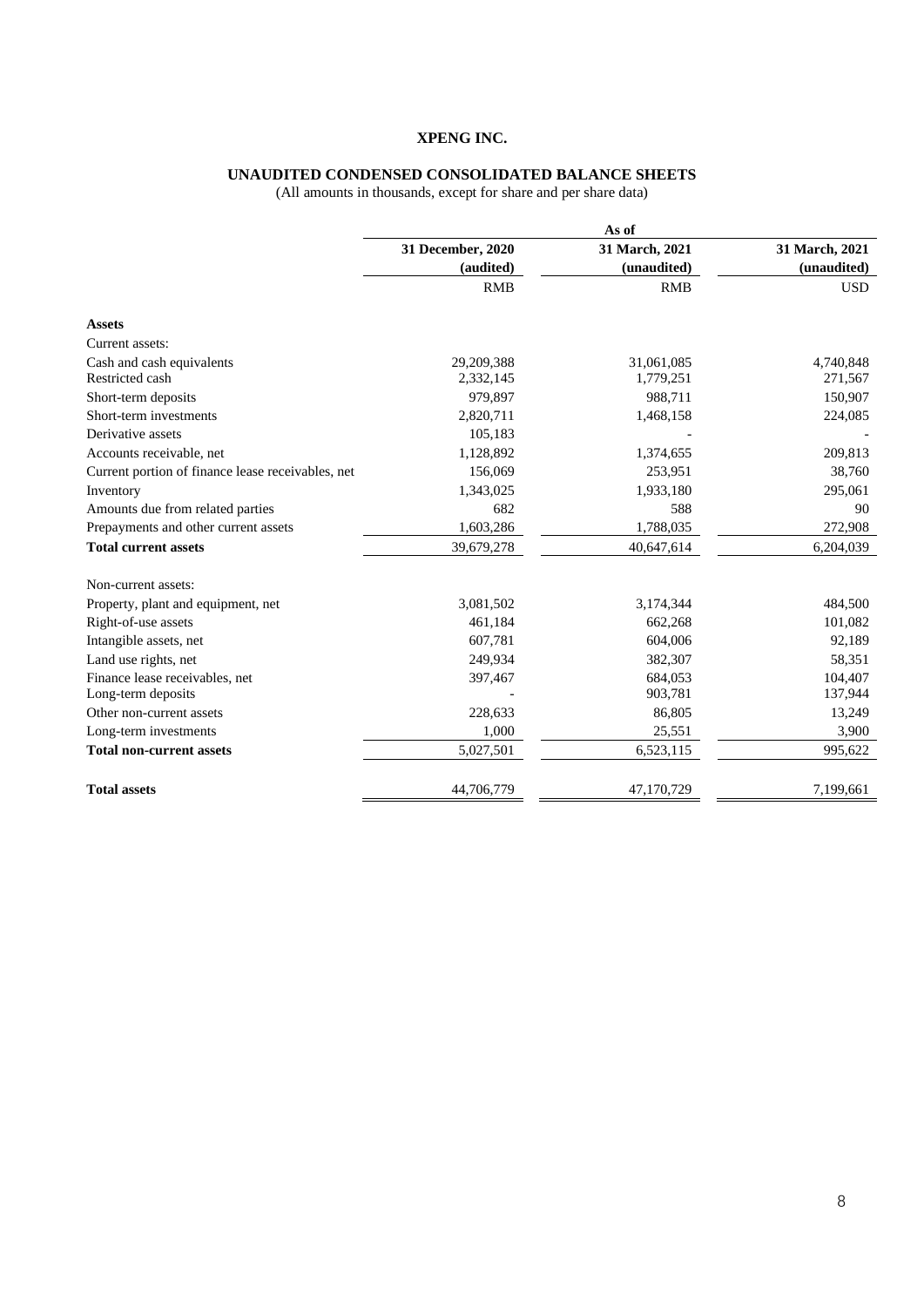#### **UNAUDITED CONDENSED CONSOLIDATED BALANCE SHEETS**

|                                            | As of             |                |                |  |
|--------------------------------------------|-------------------|----------------|----------------|--|
|                                            | 31 December, 2020 | 31 March, 2021 | 31 March, 2021 |  |
|                                            | (audited)         | (unaudited)    | (unaudited)    |  |
|                                            | <b>RMB</b>        | <b>RMB</b>     | <b>USD</b>     |  |
| <b>Liabilities</b>                         |                   |                |                |  |
| <b>Current liabilities</b>                 |                   |                |                |  |
| Short-term borrowings                      | 127,900           | 7,900          | 1,206          |  |
| Accounts and notes payable                 | 5,111,745         | 5,897,486      | 900,132        |  |
| Amount due to a related party              | 12,062            | 13,829         | 2,111          |  |
| Current portion of lease liabilities       | 119,565           | 172,481        | 26,326         |  |
| Current portion of deferred revenue        | 163,617           | 126,552        | 19,316         |  |
| Current portion of long-term borrowings    | 45,000            |                |                |  |
| Accruals and other liabilities             | 2,256,165         | 2,838,829      | 433,290        |  |
| Income taxes payable                       | 1,209             |                |                |  |
| Derivative liabilities                     |                   | 8,798          | 1,343          |  |
| <b>Total current liabilities</b>           | 7,837,263         | 9,065,875      | 1,383,724      |  |
| Non-current liabilities                    |                   |                |                |  |
| Long-term borrowings                       | 1,645,000         | 1,600,000      | 244,208        |  |
| Lease liabilities                          | 352,501           | 490,560        | 74,874         |  |
| Deferred revenue                           | 144,767           | 206,924        | 31,583         |  |
| Other non-current liabilities              | 297,439           | 1,972,754      | 301,101        |  |
| Total non-current liabilities              | 2,439,707         | 4,270,238      | 651,766        |  |
| <b>Total liabilities</b>                   | 10,276,970        | 13,336,113     | 2,035,490      |  |
| <b>Shareholder's equity</b>                |                   |                |                |  |
| Class A Ordinary shares                    | 63                | 66             | 10             |  |
| Class B Ordinary shares                    | 26                | 26             | 4              |  |
| Class C Ordinary shares                    | 12                | 12             | $\overline{2}$ |  |
| Additional paid in capital                 | 46,482,512        | 46,572,785     | 7,108,395      |  |
| Accumulated other comprehensive loss       | (730, 381)        | (629, 289)     | (96,048)       |  |
| Accumulated deficit                        | (11, 322, 423)    | (12, 108, 984) | (1,848,192)    |  |
| Total shareholders' equity                 | 34,429,809        | 33,834,616     | 5,164,171      |  |
| Noncontrolling interests                   |                   |                |                |  |
| Total shareholders' equity                 | 34,429,809        | 33,834,616     | 5,164,171      |  |
| Total liabilities and shareholders' equity | 44,706,779        | 47,170,729     | 7,199,661      |  |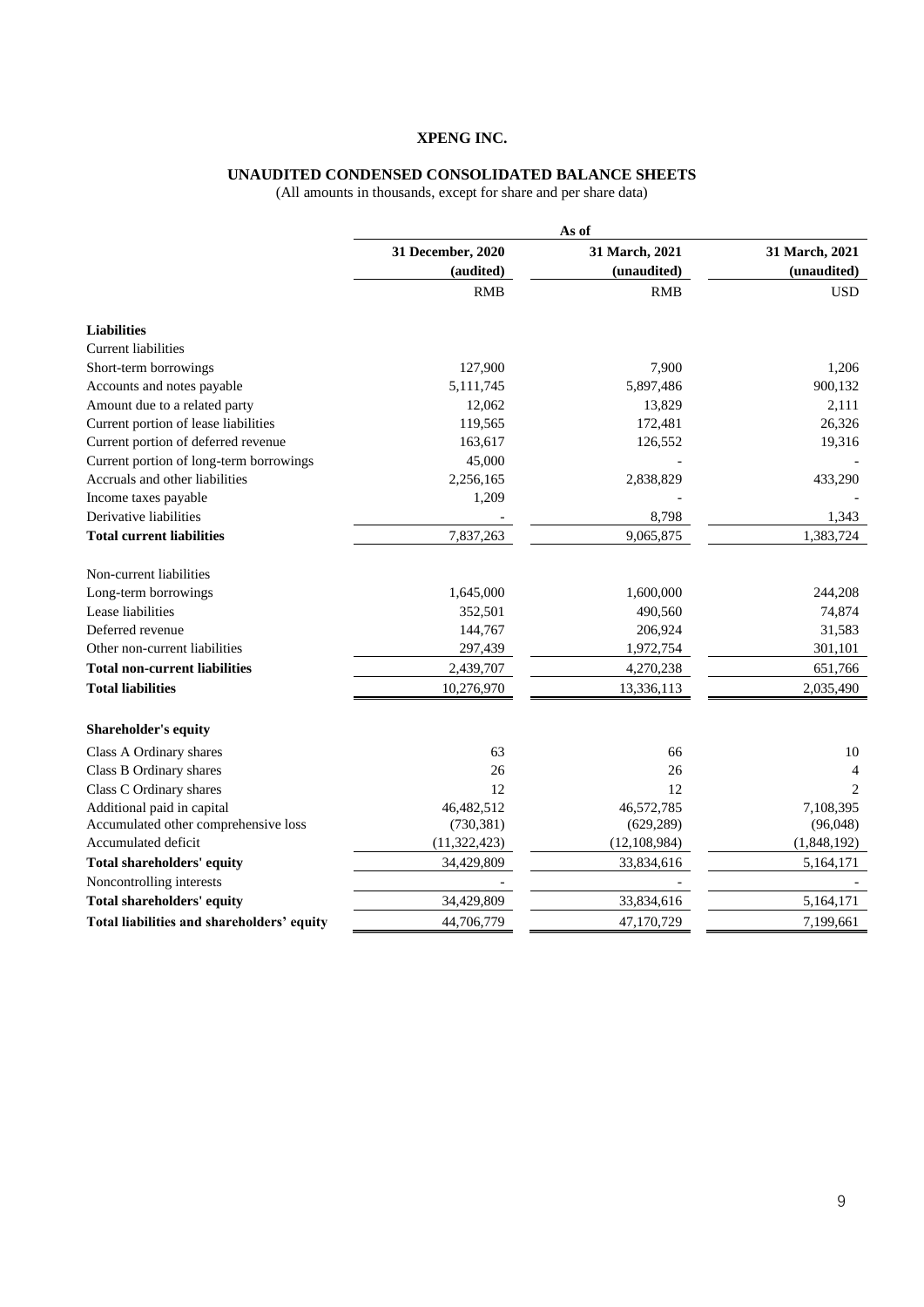#### **UNAUDITED CONDENSED CONSOLIDATED STATEMENTS OF COMPREHENSIVE INCOME/(LOSS)**

|                                                                                                  | <b>Three Months Ended</b>     |                                  |                               |                               |
|--------------------------------------------------------------------------------------------------|-------------------------------|----------------------------------|-------------------------------|-------------------------------|
|                                                                                                  | March 31, 2020<br>(unaudited) | December 31, 2020<br>(unaudited) | March 31, 2021<br>(unaudited) | March 31, 2021<br>(unaudited) |
|                                                                                                  | <b>RMB</b>                    | <b>RMB</b>                       | <b>RMB</b>                    | USD                           |
| <b>Revenues</b>                                                                                  |                               |                                  |                               |                               |
| -Vehicle sales                                                                                   | 372,151                       | 2,735,444                        | 2,810,347                     | 428,943                       |
| -Services and others                                                                             | 39,918                        | 115,908                          | 140,579                       | 21,457                        |
| <b>Total revenues</b>                                                                            | 412,069                       | 2,851,352                        | 2,950,926                     | 450,400                       |
| <b>Cost of sales</b>                                                                             |                               |                                  |                               |                               |
| -Vehicle sales                                                                                   | (391, 736)                    | (2,550,587)                      | (2,525,808)                   | (385,514)                     |
| -Services and others                                                                             | (40,206)                      | (90,201)                         | (95, 277)                     | (14, 542)                     |
| Total cost of sales                                                                              | (431, 942)                    | (2,640,788)                      | (2,621,085)                   | (400, 056)                    |
| Gross (loss)/profit                                                                              | (19, 873)                     | 210,564                          | 329,841                       | 50,344                        |
| <b>Operating expenses</b>                                                                        |                               |                                  |                               |                               |
| Research and development expenses<br>Selling, general and administrative                         | (310, 782)                    | (459, 955)                       | (535, 114)                    | (81, 674)                     |
| expenses                                                                                         | (321, 825)                    | (917, 883)                       | (720, 821)                    | (110,019)                     |
| <b>Total operating expenses</b>                                                                  | (632, 607)                    | (1,377,838)                      | (1,255,935)                   | (191, 693)                    |
| Other income                                                                                     | 3,197                         | 46,097                           | 22,161                        | 3,382                         |
| <b>Loss from operations</b>                                                                      | (649, 283)                    | (1, 121, 177)                    | (903, 933)                    | (137,967)                     |
| Interest income                                                                                  | 10,658                        | 88,867                           | 135,102                       | 20,621                        |
| Interest expense<br>Fair value (loss)/gain on derivative                                         | (8,278)                       | (2,571)                          | (1,142)                       | (174)                         |
| liabilities<br>Other non-operating income/(loss),                                                | (4,968)                       | 123,374                          | (1,808)                       | (276)                         |
| net                                                                                              | 2,110                         | 125,303                          | (14,780)                      | (2,256)                       |
| <b>Loss before income taxes</b><br>Income tax expenses                                           | (649,761)                     | (786, 204)<br>(1,217)            | (786, 561)                    | (120,052)                     |
| <b>Net loss</b>                                                                                  | (649,761)                     | (787, 421)                       | (786, 561)                    | (120, 052)                    |
| <b>Accretion on Preferred Shares to</b><br>redemption value<br>Net loss attributable to ordinary | (285, 293)                    |                                  |                               |                               |
| shareholders of XPeng Inc.                                                                       | (935, 054)                    | (787, 421)                       | (786, 561)                    | (120, 052)                    |
| Net loss                                                                                         | (649, 761)                    | (787, 421)                       | (786, 561)                    | (120, 052)                    |
| Other comprehensive loss<br>Foreign currency translation                                         |                               |                                  |                               |                               |
| adjustment, net of nil tax                                                                       | (11,976)                      | (565, 814)                       | 101,092                       | 15,430                        |
| <b>Total other comprehensive loss</b>                                                            | (11,976)                      | (565, 814)                       | 101,092                       | 15,430                        |
| <b>Total comprehensive loss</b>                                                                  | (661, 737)                    | (1,353,235)                      | (685, 469)                    | (104, 622)                    |
| Accretion on Preferred Shares to<br>redemption value<br><b>Comprehensive loss attributable</b>   | (285, 293)                    |                                  |                               |                               |
| to ordinary shareholders of<br>XPeng Inc.                                                        | (947, 030)                    | (1,353,235)                      | (685, 469)                    | (104, 622)                    |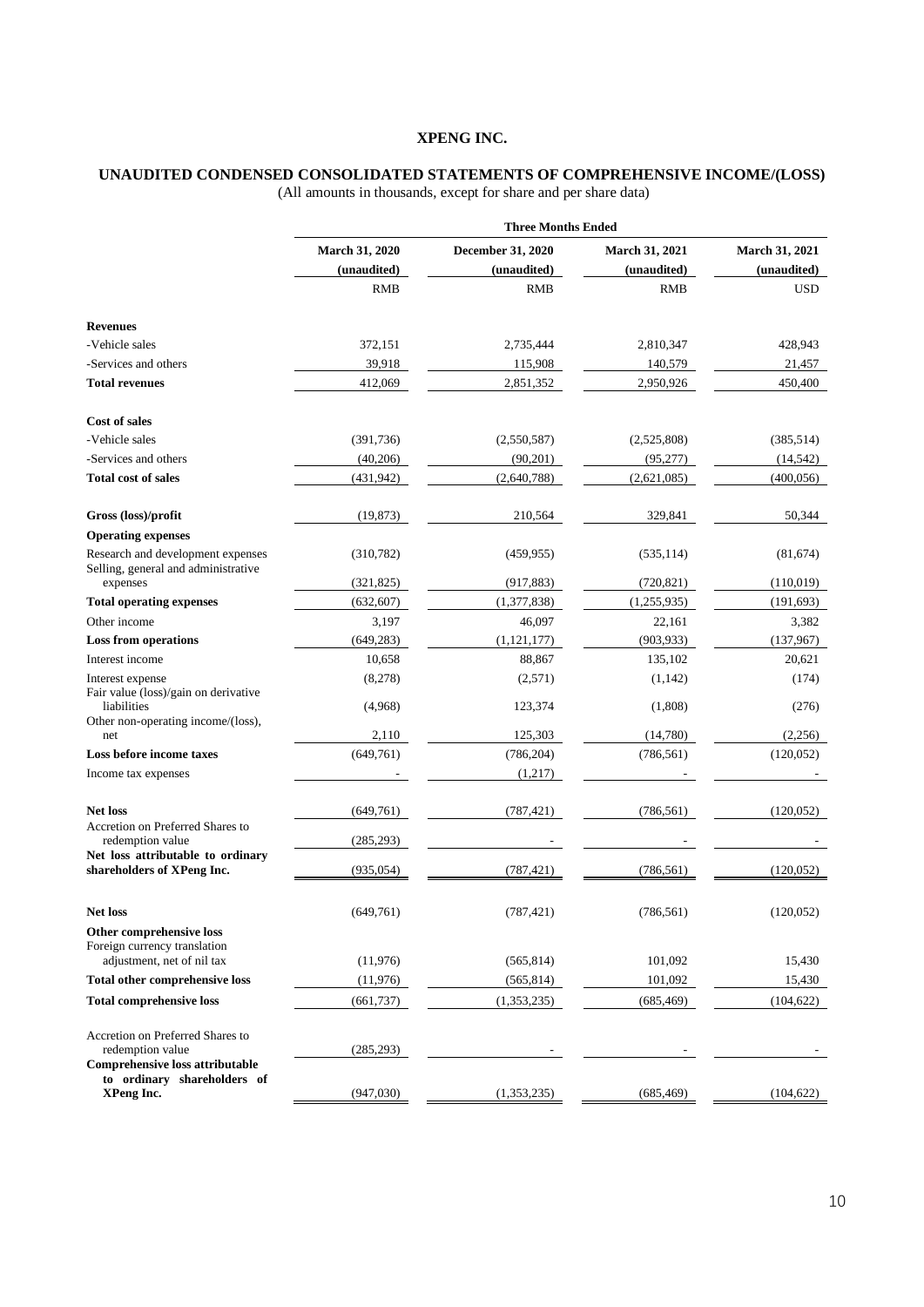# **UNAUDITED CONDENSED CONSOLIDATED STATEMENTS OF COMPREHENSIVE INCOME/(LOSS)**

|                                                                                       | <b>Three Months Ended</b>     |                                         |                                      |                               |
|---------------------------------------------------------------------------------------|-------------------------------|-----------------------------------------|--------------------------------------|-------------------------------|
|                                                                                       | March 31, 2020<br>(unaudited) | <b>December 31, 2020</b><br>(unaudited) | <b>March 31, 2021</b><br>(unaudited) | March 31, 2021<br>(unaudited) |
|                                                                                       | <b>RMB</b>                    | <b>RMB</b>                              | <b>RMB</b>                           | <b>USD</b>                    |
| Weighted average number of ordinary<br>shares used in computing net loss per<br>share |                               |                                         |                                      |                               |
| Basic and diluted                                                                     | 362,747,375                   | 1,495,225,306                           | 1,586,718,206                        | 1,586,718,206                 |
| Net loss per share attributable to<br>ordinary shareholders                           |                               |                                         |                                      |                               |
| Basic and diluted                                                                     | (2.58)                        | (0.53)                                  | (0.50)                               | (0.08)                        |
| Weighted average number of ADS used<br>in computing net loss per share                |                               |                                         |                                      |                               |
| Basic and diluted                                                                     | 181,373,688                   | 747,612,653                             | 793,359,103                          | 793,359,103                   |
| Net loss per ADS attributable to<br>ordinary shareholders                             |                               |                                         |                                      |                               |
| Basic and diluted                                                                     | (5.16)                        | (1.05)                                  | (0.99)                               | (0.15)                        |